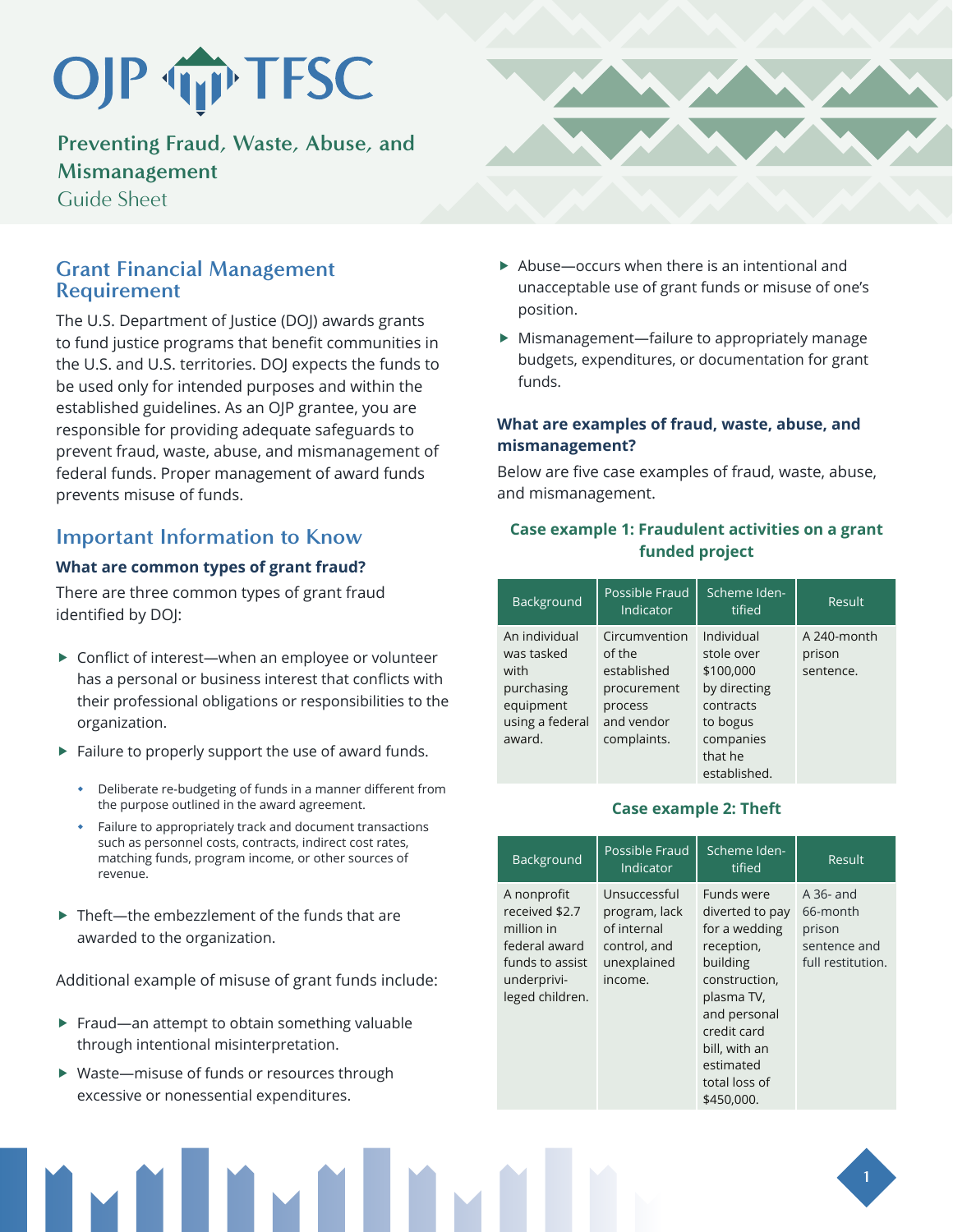## **Case example 3: Mismanagement of grant funds due to failure to properly support use of funds**

| Background                                                                                                        | Possible Misman-<br>agement Indicator                                                                                                                                                              | Result                                                                                              |
|-------------------------------------------------------------------------------------------------------------------|----------------------------------------------------------------------------------------------------------------------------------------------------------------------------------------------------|-----------------------------------------------------------------------------------------------------|
| A recipient received<br>funds for a school<br>safety summer<br>program for middle<br>and high school<br>students. | Contract for a<br>12-month lease;<br>spoiled food due to<br>excessive purchase<br>of perishable items;<br>and insufficient<br>documentation<br>to support a<br>substantial number<br>of purchases. | Recipient paid the<br>federal government<br>over \$300,000 to<br>settle civil fraud<br>allegations. |

#### **Case example 4: Waste**

| Background                                                                                                                 | <b>Possible Waste</b><br>Indicator                                                               | Result                                                                                                  |
|----------------------------------------------------------------------------------------------------------------------------|--------------------------------------------------------------------------------------------------|---------------------------------------------------------------------------------------------------------|
| A program manager<br>purchased laptop<br>and printer sets<br>at LMX Tech at a<br>price that was \$650<br>more that for the | Funds should<br>not be used to<br>purchase overpriced<br>equipment due to<br>vendor preferences. | Recipient repaid<br>funds as the agency<br>deemed the \$18,500<br>excessive for the<br>grant employees. |
| same model at<br>Computer Co.                                                                                              |                                                                                                  |                                                                                                         |

### **Case example 5: Abuse**

| Background                                                                                                              | Possible Abuse<br>Indicator                                                                                                                                                 | Result                                                                               |
|-------------------------------------------------------------------------------------------------------------------------|-----------------------------------------------------------------------------------------------------------------------------------------------------------------------------|--------------------------------------------------------------------------------------|
| <b>Tablets were</b><br>purchased for<br>program staff<br>to have access<br>while monitoring<br>afterschool<br>programs. | Monitoring has not<br>occurred during the<br>life of the project,<br>while tablets are<br>filled with game<br>applications,<br>personal<br>documents, videos,<br>and music. | Recipient repaid the<br>federal government<br>for the purchase of<br>the 15 tablets. |

# **How This Applies to Your Grant**

## **Penalties for fraud, waste, abuse, and mismanagement**

Per the [DOJ Grants Financial Guide](https://www.ojp.gov/funding/financialguidedoj/iii-postaward-requirements#1tzqsr), if a grant recipient or subrecipient is found guilty of grant fraud, waste, abuse, and mismanagement, the consequences could be any or all of the following:

- $\blacktriangleright$  The recipient or subrecipient is banned from receiving future federal funding.
- $\blacktriangleright$  The recipient or subrecipient is responsible for the administrative recoveries of the funds.
- $\blacktriangleright$  The recipient or subrecipient has a civil lawsuit or criminal prosecution brought against them.

## **Ways to reduce the risk of fraud, waste, abuse, and mismanagement**

Recipients or subrecipients of award funds should develop and implement preventative measures and processes to decrease the risk of fraud, waste, abuse, and mismanagement. See below for examples of ways to reduce fraud, waste, abuse, and mismanagement.

- $\blacktriangleright$  Examine existing operations and internal controls to identify if they are vulnerable to fraud. Examples of vulnerabilities include:
	- Lack of separation of duties.
	- Unclear authorization for transactions.
	- Outdated or ineffective accounting systems.
	- Improperly collected and stored documentation.
	- Incomplete, unclear, or not implemented conflict of interest policies.
- $\blacktriangleright$  Implement fraud prevention measures and have regular trainings to educate staff and volunteers on risks.
- $\blacktriangleright$  Review and test internal control systems regularly for vulnerabilities and areas of improvement.
- $\blacktriangleright$  Verify that all financial and progress reports are sufficiently supported with the required documentation.
- $\blacktriangleright$  Develop and implement procurement processes that are reasonable, fair, and transparent.
- $\triangleright$  Conduct monthly bank reconciliations2 to identify errors or irregularities in bank statements and detect fraud.

**2**